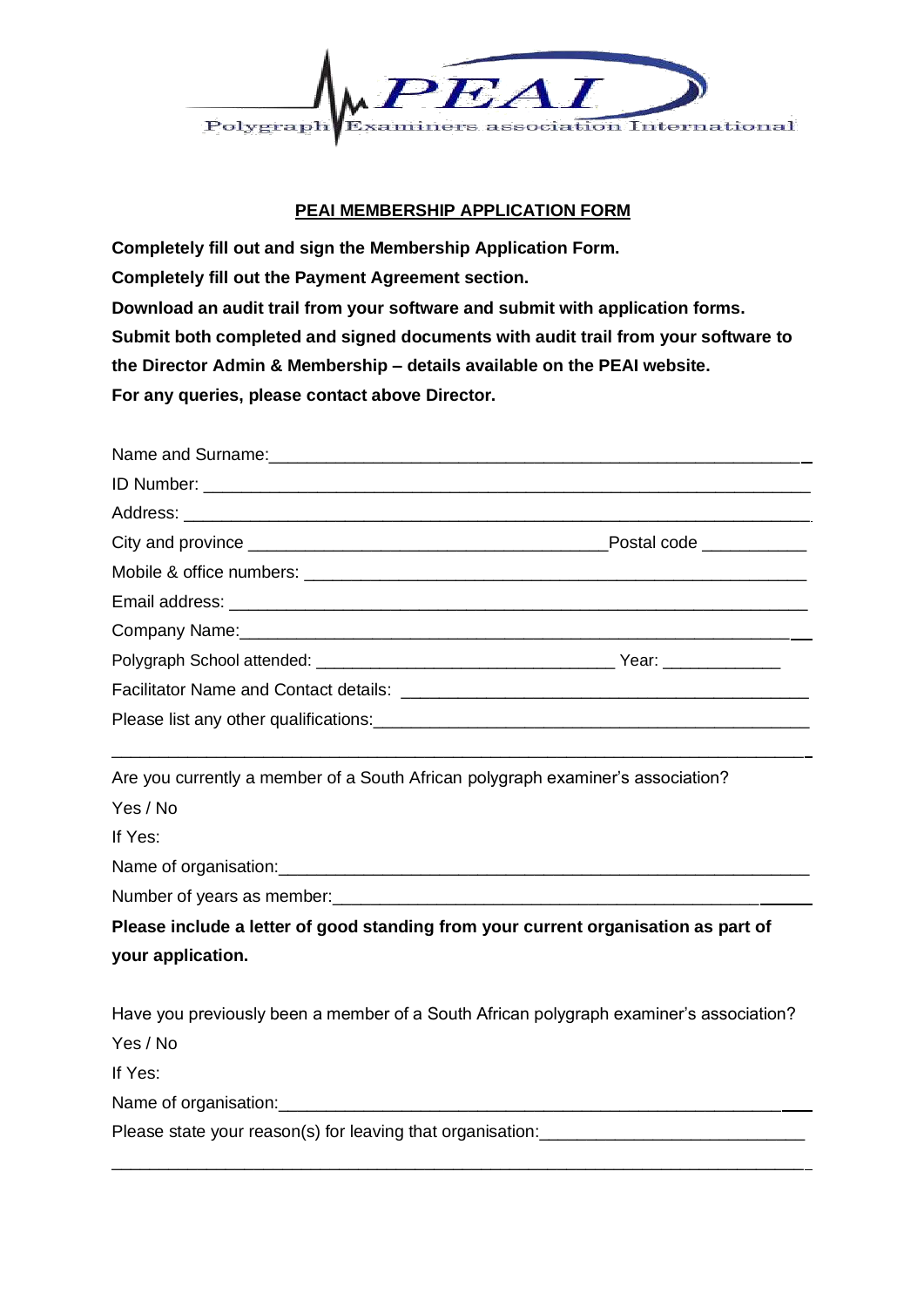| $\mathcal{F}$ , $\mathcal{F}$                 |  |
|-----------------------------------------------|--|
| Polygraph Examiners association International |  |

|  |  | Please specify (tick) the type of membership you are applying for: |  |  |
|--|--|--------------------------------------------------------------------|--|--|
|--|--|--------------------------------------------------------------------|--|--|

| $\Box$ Stakeholder – No specific Qualification required, however has an interest in the<br>polygraph industry. |
|----------------------------------------------------------------------------------------------------------------|
|                                                                                                                |

| $\Box$ Full member – Qualified as a Polygraph Examiner from an accredited or recognised<br>Institution. |  |
|---------------------------------------------------------------------------------------------------------|--|
|---------------------------------------------------------------------------------------------------------|--|

 Silver Status – Full Member with five hundred (500) completed polygraph Examinations.

 $\Box$  Gold Status – Full member with one thousand (1000) completed polygraph examinations.

Platinum Status – Full member with one thousand five hundred (1500) completed polygraph examinations.

 Master Status – Full member with five thousand (5000) completed polygraph examinations.

## **Payment Agreement:**

I, the undersigned, ID No:\_\_\_\_\_\_\_\_\_\_\_\_\_\_\_\_\_\_\_\_\_\_\_\_\_\_\_\_\_\_\_\_\_\_\_\_\_\_ do hereby acknowledge that I am truly and lawfully indebted to Polygraph Examiners Association International for the annual member fee of R750.00, payable on or before 31 March annually pending the approval of my application/re-application as a member of the organisation.

Should I cancel my membership of the Polygraph Examiners Association International I understand that any or part of my paid membership fee will not be reimbursed.